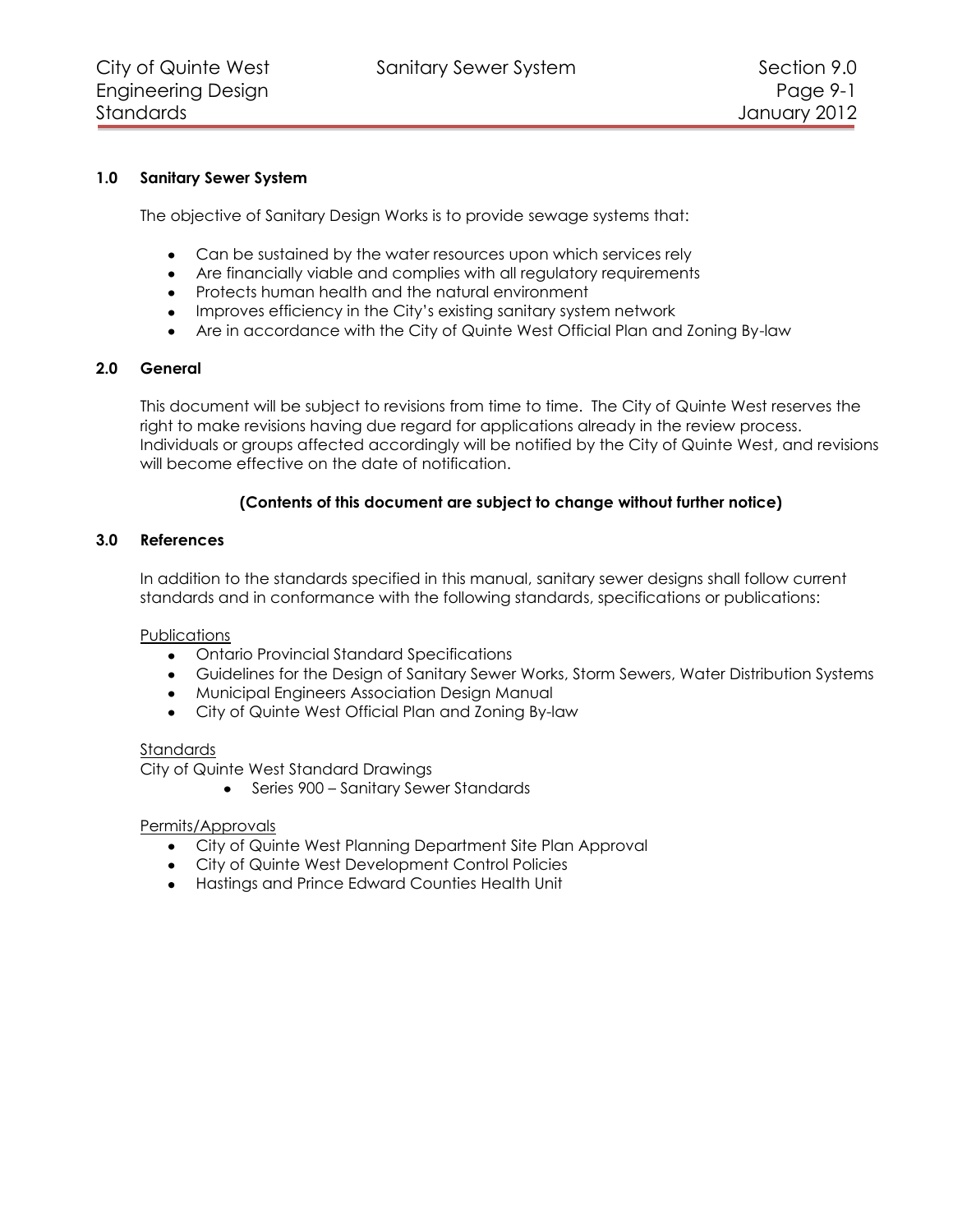# 4.0 Table of Contents

|     | <b>SECTION</b><br><b>PAGE</b> |                                                                                     |          |  |
|-----|-------------------------------|-------------------------------------------------------------------------------------|----------|--|
| 5.0 |                               |                                                                                     |          |  |
|     |                               |                                                                                     | $9 - 4$  |  |
|     |                               |                                                                                     | $9 - 4$  |  |
|     |                               |                                                                                     | $9 - 4$  |  |
|     |                               |                                                                                     |          |  |
|     |                               | 5.4.1                                                                               | $9 - 4$  |  |
|     |                               | 5.4.2                                                                               | $9 - 4$  |  |
|     |                               | 5.4.3                                                                               |          |  |
| 6.0 |                               |                                                                                     |          |  |
| 7.0 |                               |                                                                                     | $9 - 6$  |  |
|     |                               |                                                                                     | 9-6      |  |
|     |                               |                                                                                     | 9-6      |  |
|     |                               |                                                                                     |          |  |
|     |                               | 7.3.1                                                                               | $9 - 7$  |  |
|     |                               |                                                                                     | $9 - 7$  |  |
|     |                               | 7.4.1                                                                               |          |  |
|     |                               |                                                                                     |          |  |
|     |                               | 7.5.1                                                                               |          |  |
|     |                               | 7.5.2                                                                               | $9 - 9$  |  |
| 8.0 |                               | Sewers Conveying Only the Liquid Portion of Sewage ("Low-Flow Technology")_____ 9-9 |          |  |
|     |                               |                                                                                     | $9 - 9$  |  |
|     |                               |                                                                                     | $9 - 10$ |  |
|     |                               |                                                                                     | $9 - 10$ |  |
|     |                               |                                                                                     | $9 - 10$ |  |
|     |                               | 8.4.1                                                                               | $9 - 11$ |  |
|     |                               |                                                                                     | $9 - 11$ |  |
|     |                               | 8.5.1                                                                               | $9 - 11$ |  |
|     |                               | 8.5.2                                                                               | $9 - 11$ |  |
|     |                               | 8.5.3                                                                               | $9 - 12$ |  |
|     |                               |                                                                                     | $9 - 12$ |  |
|     |                               | 8.6.1                                                                               | $9 - 12$ |  |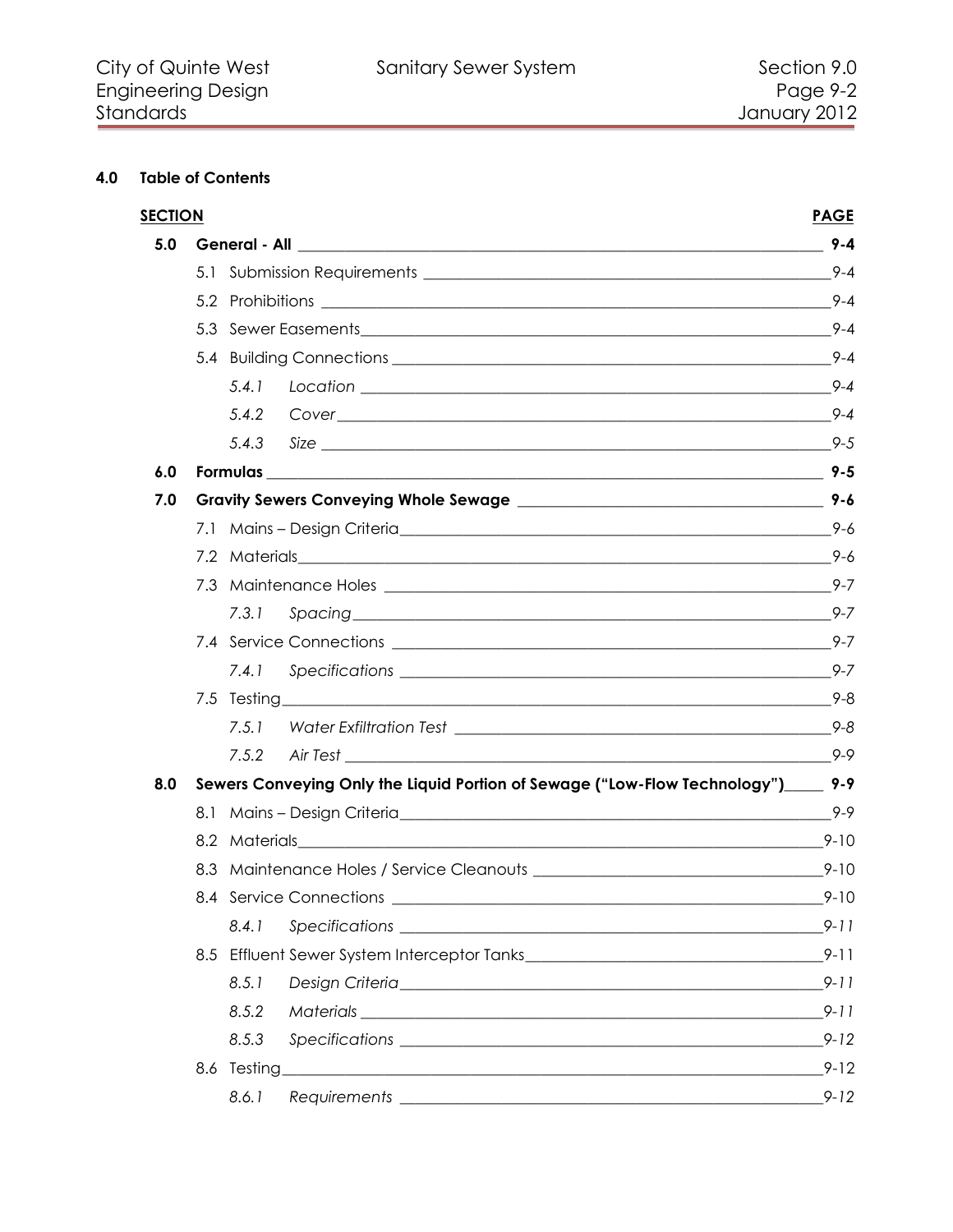| Ο     | Procedure | -- |
|-------|-----------|----|
| ◡.◡.∠ |           |    |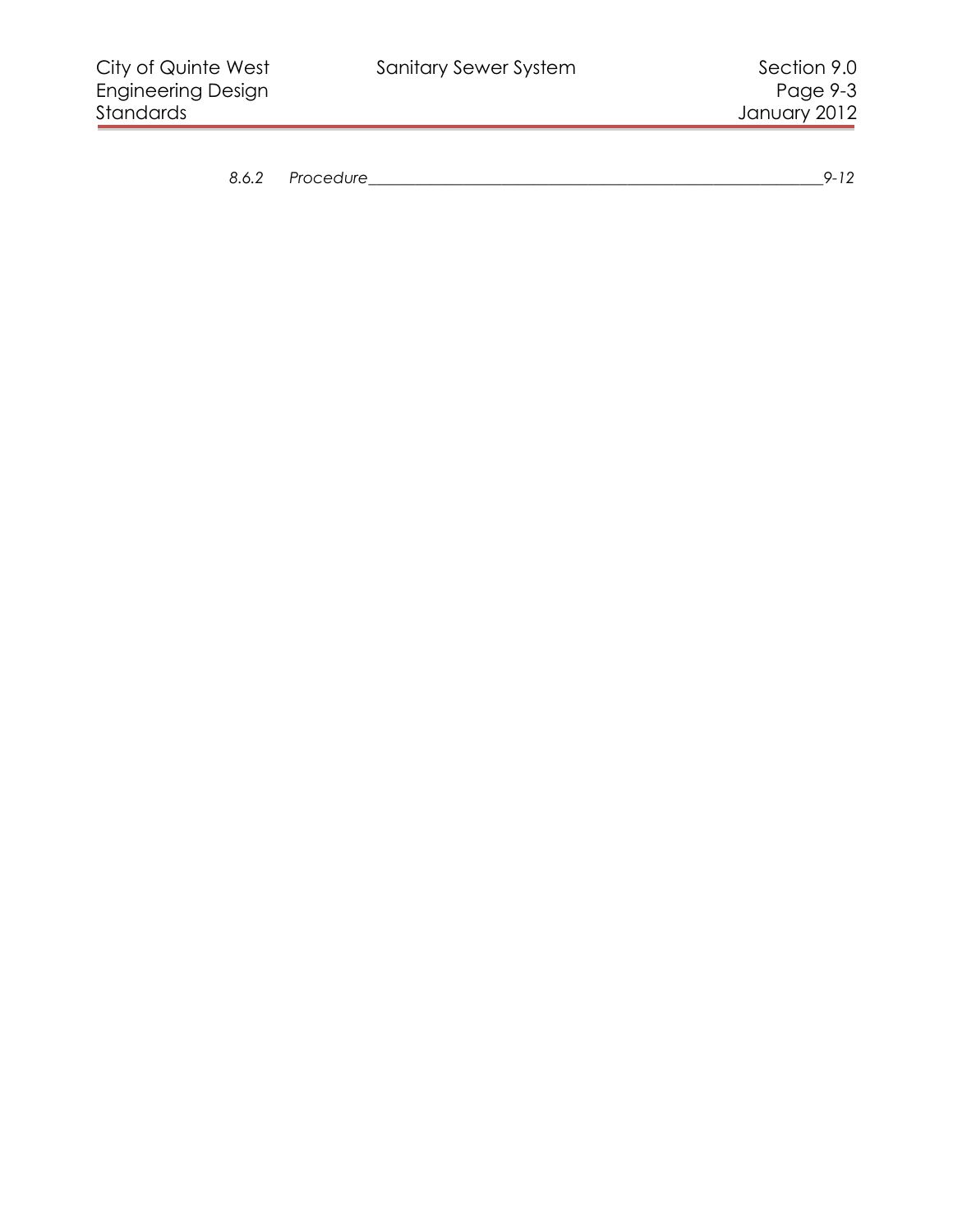#### <span id="page-3-0"></span>**5.0 General - All**

#### <span id="page-3-1"></span>5.1 Submission Requirements

Design sheets shall be submitted in a spreadsheet format in accordance with the attached City standard, in both hard copy and digital format.

#### <span id="page-3-2"></span>5.2 Prohibitions

Weeping tile and sump pumps shall not be connected to the sanitary system.

Water and sewer services shall not be connected at the property line until such time that the "Certificate of Substantial Completion of the Underground Infrastructure" or the required inspections and approvals by the City's Building and Water Departments have been issued.

#### <span id="page-3-3"></span>5.3 Sewer Easements

All sewer easements must be a minimum of 6.0 m wide for one sewer. Requirements for additional utilities as determined on a case-by-case basis.

#### <span id="page-3-4"></span>5.4 Building Connections

Separate services shall be provided to each building and each unit of a semi detached or row house residential building.

Building services from adjacent properties shall not be connected to each other.

<span id="page-3-5"></span>Sanitary services shall not be connected to a storm main.

## 5.4.1 Location

Water and sewer services are not permitted in driveways or private sidewalks. If services in a driveway are unavoidable the City requires sewer cleanouts to have a cast iron cleanout and water shutoffs set to grade and clean of asphalt or concrete material.

Unconnected conventional and effluent sanitary laterals shall be brought to the property line, properly capped and clearly marked such that an installer can easily connect when necessary. Caps must withstand air testing of sewer including lateral services to the lot line. Capped services shall be appropriately marked to at least 1.0 meter above finished grade level with a 2" x 4" marker painted green.

#### <span id="page-3-6"></span>5.4.2 Cover

The minimum cover for sanitary services will generally be a minimum of 1.5m from the finished grade. Services of less than 1.5m may be permitted on a case-by-case basis based on a professional engineer's opinion/design. In such cases frost protection must be equivalent to 1.5m cover. Services with less than 1.0m of cover are not permitted.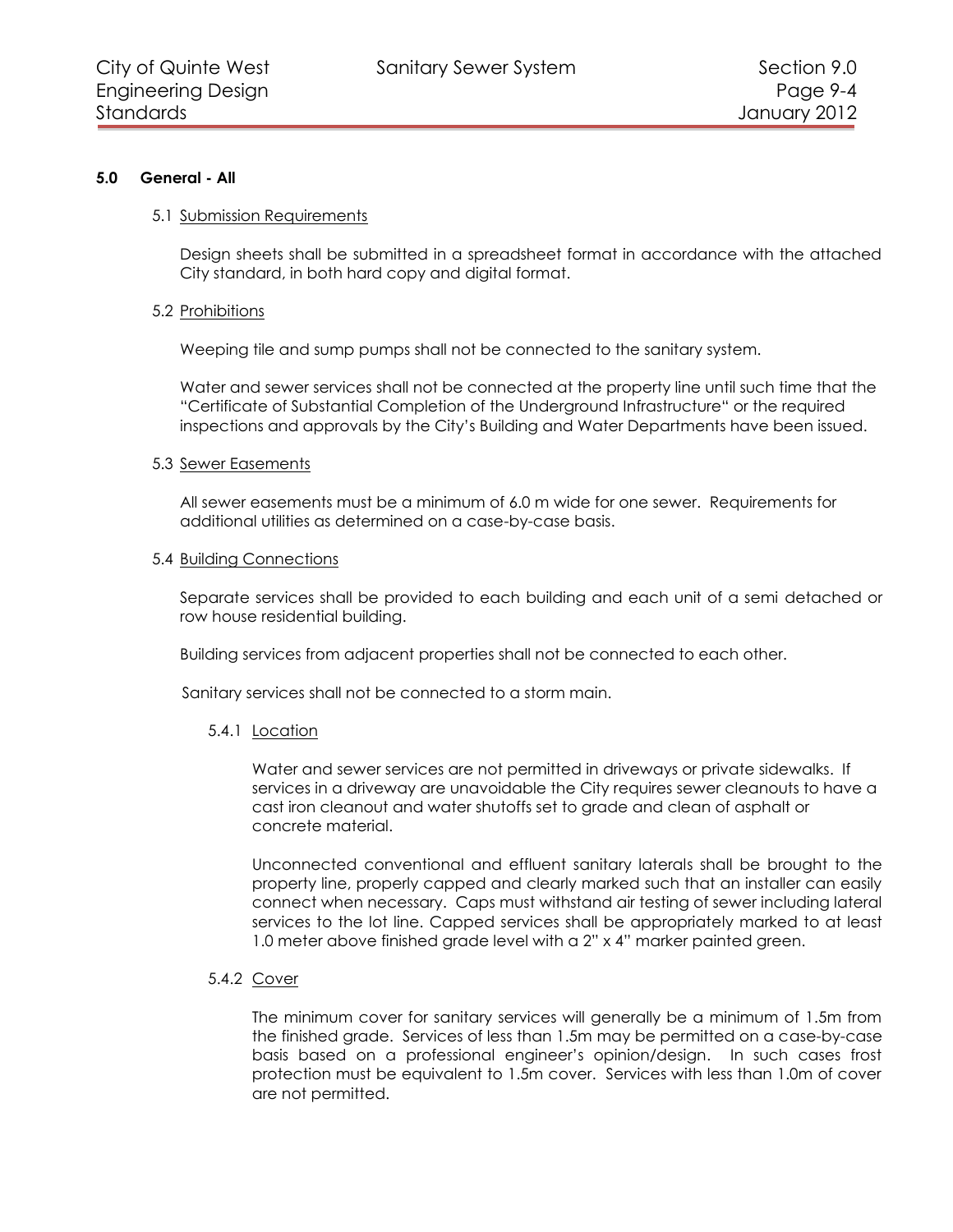# <span id="page-4-0"></span>5.4.3 Size

Building sewer services shall be sized to meet the Ontario Building Code.

## **6.0 Formulas**

<span id="page-4-1"></span>

| Formula                            | Equation                                                                                                                                                  | Criteria                                                                                                                                                                                                                           |
|------------------------------------|-----------------------------------------------------------------------------------------------------------------------------------------------------------|------------------------------------------------------------------------------------------------------------------------------------------------------------------------------------------------------------------------------------|
| Kutter Formula                     | $C = \frac{k_1 + \frac{k_2}{S} + \frac{k_3}{n}}{1 + \frac{n}{\sqrt{R}} \cdot \left(k_1 + \frac{k_2}{S}\right)}$                                           | C = Chezy's roughness coefficient<br>$(m^{1/2}/sec)$<br>$S =$ Friction slope (m/m)<br>$R =$ Hydraulic radius (m)<br>n = Kutter's roughness (unitless)<br>$k_1$ = Constant 23.0<br>$k_2$ = Constant 0.00155<br>$k_3$ = Constant 1.0 |
| <b>Babbitt Peaking</b><br>Formula  | $PF = \frac{5}{P^{0.2}}$                                                                                                                                  | P = Population (thousands)                                                                                                                                                                                                         |
| Harmon Peaking<br>Factor           | $M = 1 + \left( \frac{14}{4 + p^{0.5}} \right)$                                                                                                           | $P =$ Population (population in thousands)                                                                                                                                                                                         |
| <b>Peak Sanitary Flow</b>          | Infiltration (L/s)                                                                                                                                        | [Number of People] * [Average Flow Per Person (L/s)] * [Peaking Factor (L/s)] +                                                                                                                                                    |
| Capacity Flow                      | $Qcap = \left  \frac{\frac{D}{1000} - \frac{1}{2} \left  \frac{S}{100} \right }{\frac{1}{2}11 * n} \right  * 1000(L/s) \right $ S = Slope (grade) of pipe | $D =$ Pipe size (mm)<br>$S =$ Slope (grade) of pipe $(\%)$                                                                                                                                                                         |
| <b>Manning Equation</b>            | $V = \frac{1}{n} R^{\frac{2}{3}} S^{\frac{1}{2}}$                                                                                                         | $V = V$ elocity in meters per second (m/s)<br>$n =$ Manning roughness coefficient ( $n =$<br>0.013 for smoothed walled pipe)<br>$R =$ Hydraulic radius in meters (m)<br>S = Hydraulic gradient in meters per meter<br>(m/m)        |
| <b>Headloss Across</b><br>Manholes | $H = \frac{k(V2^2 - V1^2)}{2g}$                                                                                                                           | $H =$ Headloss in meters $(m)$<br>$k =$ Coefficient<br>V1 = Entrance velocity in meters per<br>second (m/s)<br>$V2$ = Exit velocity in meters per second<br>(m/s)<br>g = Acceleration due to gravity in meters<br>per second (m/s) |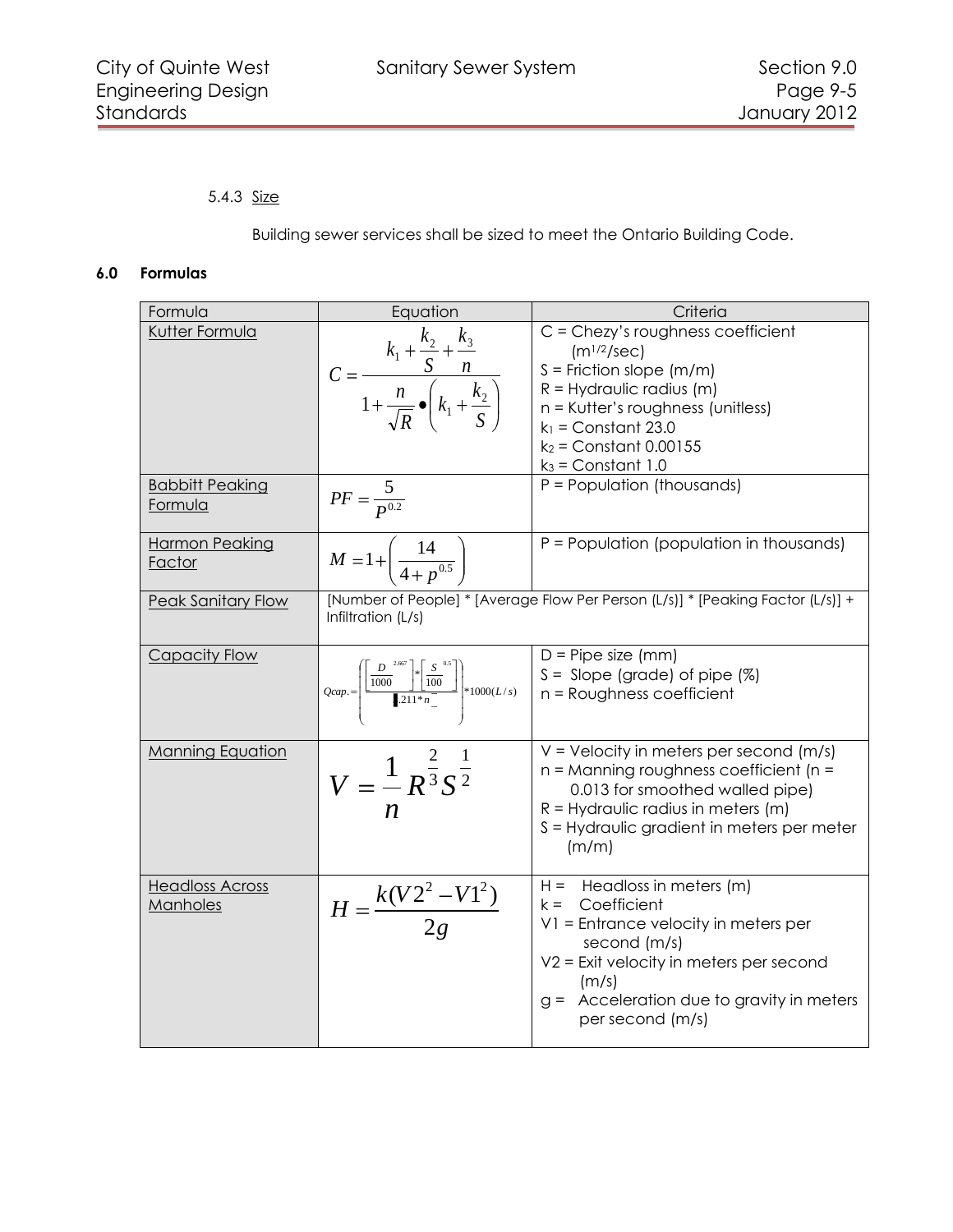## <span id="page-5-0"></span>**7.0 Gravity Sewers Conveying Whole Sewage**

#### <span id="page-5-1"></span>7.1 Mains – Design Criteria

No decrease in pipe size downstream shall be allowed unless otherwise approved by the City's Public Works Department.

Population design density based on gross population per hectare will be provided by Development Review. Contributing industrial, commercial and institutional design flows shall be considered on a case-by-case basis.

| Criteria                       | Size / Condition                    | Minimum                         | Maximum                          |
|--------------------------------|-------------------------------------|---------------------------------|----------------------------------|
| Pipe Size                      | HDPE / PVC                          | 200 <sub>mm</sub>               |                                  |
| Velocity (Full Flow)           |                                     | $0.6$ m/s                       | $3.0 \text{ m/s}$                |
| Pipe Slopes                    | First 25 Upstream Dwelling<br>Units | 1.0%                            |                                  |
|                                | Top reach (MH to MH)                | $1.0\%$                         |                                  |
|                                | $200$ mm                            | 0.4%                            |                                  |
|                                | 250 <sub>mm</sub>                   | 0.3%                            |                                  |
|                                | 300mm and larger                    | <b>MOE Guidelines</b>           |                                  |
| Cover                          |                                     | 1.5m from the<br>finished grade |                                  |
| <b>Peaking Factors</b>         | Determined by Harmon's<br>equation  | 4.0                             | 2.75                             |
| Average Daily<br>Domestic Flow | Plus Infiltration                   |                                 | 450 liters per<br>person per day |

## **Additional Criteria:**

Manning's Roughness Coefficient Shall meet the manufacturer's specification and MOE guidelines (typically n=0.013)

Infiltration Rate 0.00014m<sup>3</sup> per second per hectare of contributing area.

## <span id="page-5-2"></span>7.2 Materials

| Criteria | Size / Condition | Specification                                                                                                               | <b>Required Standard</b> |
|----------|------------------|-----------------------------------------------------------------------------------------------------------------------------|--------------------------|
| Pipe     | PVC.             | Polyvinyl Chloride (PVC) pipe<br>conforming to OPSS 1841.02.<br>Minimum outer diameter to wall<br>thickness ratio of SDR 35 | CAN/CSA B182.4           |
|          | <b>HDPE</b>      | Minimum outer diameter to wall<br>thickness ratio of SDR 11                                                                 | CAN/CSA-B182.8           |
| Bedding  |                  | Bedding and cover shall conform to<br>Granular 'A' as set forth in OPSS.                                                    | OPSD 802 series.         |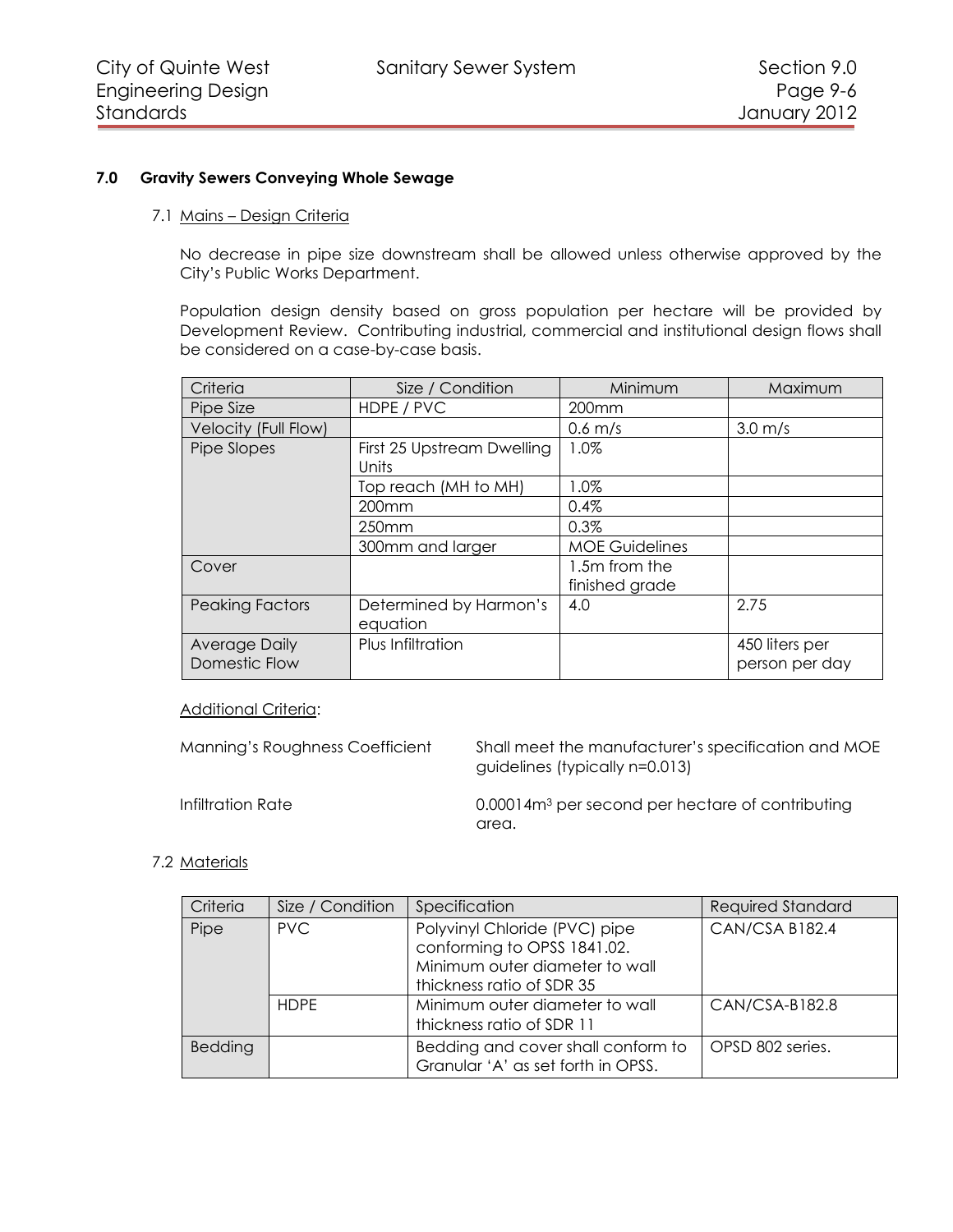# <span id="page-6-0"></span>7.3 Maintenance Holes

All manholes shall conform to OPSD 700 standards. Precast Drop Structures as per OPSD.

Where pipe of different sizes are connected to a MH, the crowns of the inlet pipe(s) shall not be lower than the crown of the outlet. The difference in invert elevations between inlets and outlets shall be as indicated in MOE Guidelines.

# <span id="page-6-1"></span>7.3.1 Spacing

| Maximum Spacing:        |                          |                 |
|-------------------------|--------------------------|-----------------|
| Sewers 200mm to 450mm   | -                        | 120 m           |
| Sewers 525mm or greater | $\overline{\phantom{0}}$ | $150 \text{ m}$ |

## <span id="page-6-2"></span>7.4 Service Connections

The crown of the main at the point where the service is connected shall be a minimum of 1.0m below the lowest floor grade of the buildings being serviced except where connection is by a pumped sewage connection with back flow prevention installed to protect the building being connected.

The first 40 building services connected to 200mm main shall be set above the spring line of the sewer main with proper "Y" fittings and with long radius bends. Building sewers connected to larger mains may be by a tee connection with the side of the tee rotated at between 22 ½ degrees and 45 degrees above horizontal.

## <span id="page-6-3"></span>7.4.1 Specifications

| Criteria           | Specification                                                                                                                            |
|--------------------|------------------------------------------------------------------------------------------------------------------------------------------|
| Pipe               | Polyvinyl Chloride (PVC) pipe, SDR 28, CSA B182.2                                                                                        |
|                    | 125 mm diameter for building connections to conventional sewer<br>mains (the color shall be green)                                       |
| <b>Connections</b> | Shop pre-manufactured tee connections shall be used for building<br>sewer connections.                                                   |
|                    | Cleanouts are to be installed on the property line of each building.<br>Cleanouts are not permitted in driveways.                        |
|                    | Building services shall not be connected directly to maintenance<br>holes unless authorized by the City's Public Works Department.       |
| <b>Cleanouts</b>   | Municipal cleanouts at property line are required on all<br>connections. Clean outs shall have metal caps 100mm below<br>finished grade. |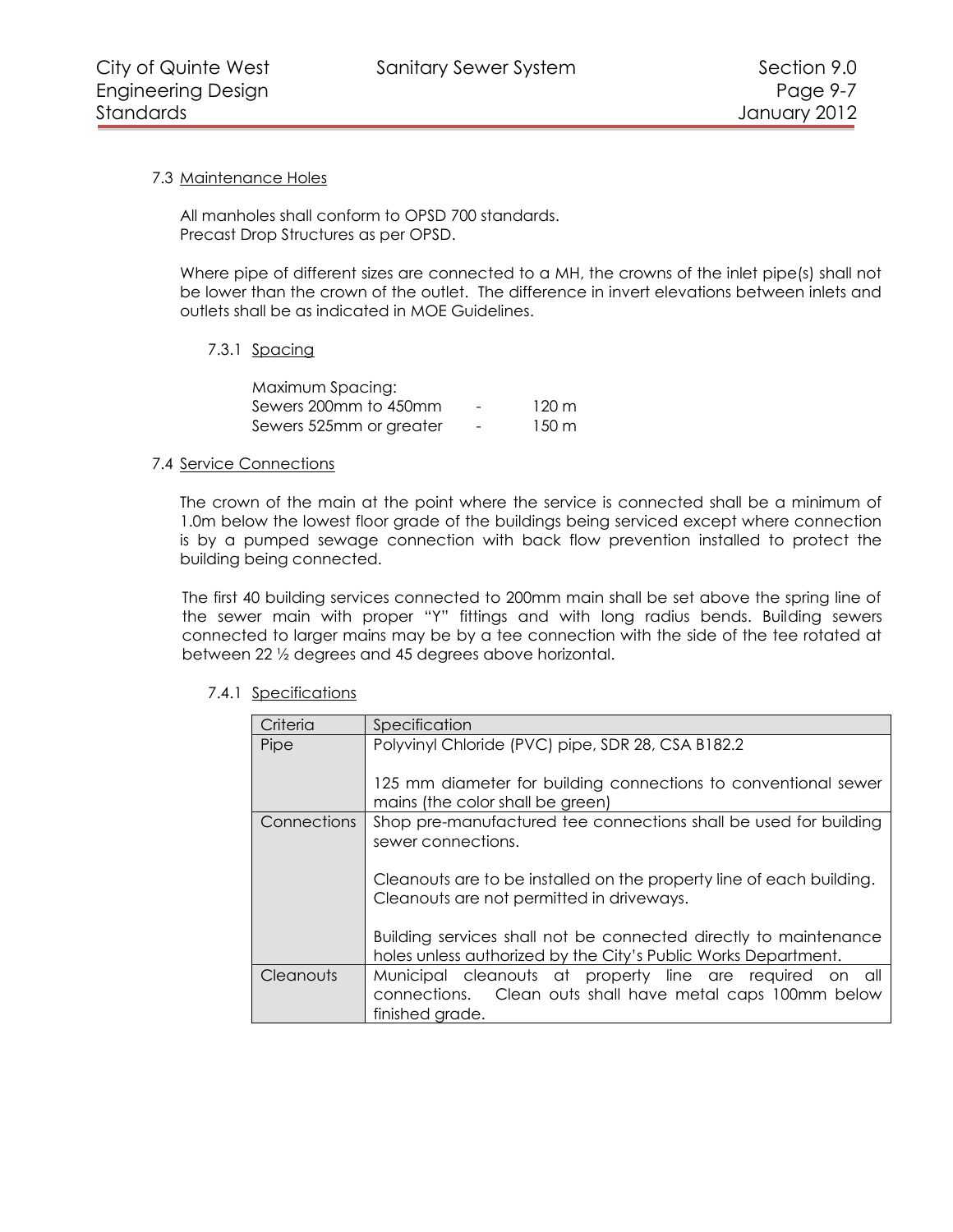# <span id="page-7-0"></span>7.5 Testing

The City Inspector shall be given 48 hours notice of all tests.

Testing of gravity sewers and manholes shall be done by either a Water Exfiltration Test or an Air Test.

<span id="page-7-1"></span>Sewers shall be flushed immediately prior to the closed circuit TV inspection.

#### 7.5.1 Water Exfiltration Test

Unless the water table is 0.6 m (2 ft.) or more above the top of the pipe, exfiltration tests shall be used.

- Extent The complete sewer system including house connections and manholes shall be tested in accordance with OPS Specifications.
- Procedure Any visible leak must be repaired.

The test section shall be sealed at its lower extremity by means of a water tight plug. The test section shall be filled with water to the specified level in a manner to allow for the displacement of air in the line.

The minimum head measured from the crown of the pipe at the high end of the section under test shall be 0.6 m (2ft.), provided that maximum head on the line is not more than 4.752 m (15ft.).

The test shall stand completely full for 24 hours before test measurements are commenced. The duration of the test shall be two (2) hours.

Manholes shall be tested independent of the sewer pipe for leakage by filling the chamber to the underside of the roof slab with water. The test duration shall be a minimum of three hours. No leakage shall be permitted in manholes.

Maximum allowable leakage of any test in gravity sewer:

|                                                   | HDL  |
|---------------------------------------------------|------|
| Allowable leakage in litres = $\frac{1152}{1100}$ | 5200 |

Where: H = Duration of test in hours D = Inside diameter of the pipe in millimeters L = Length of pipe in test section in meters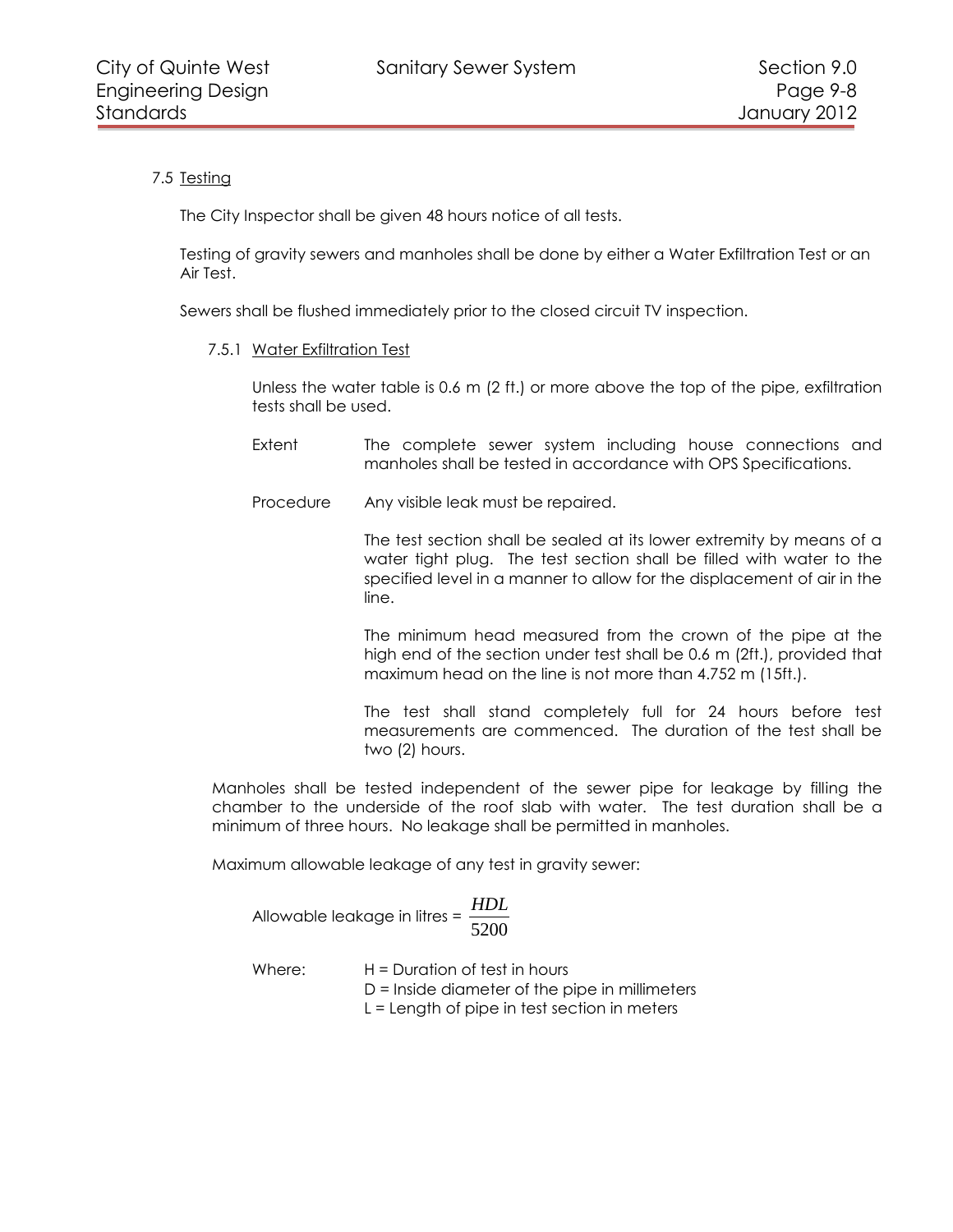# <span id="page-8-0"></span>7.5.2 Air Test

Shall not be used with concrete sewers.

- Extent The complete sewer system including house connections and manholes shall be tested in accordance with OPS Specifications.
- Procedure Based on OPSS 410, modified so that the pressure drop does not exceed 3.5 kPa over a time in minutes equal to the volume in cubic metres multiplied by 1.25.

#### <span id="page-8-1"></span>**8.0 Sewers Conveying Only the Liquid Portion of Sewage ("Low-Flow Technology")**

<span id="page-8-2"></span>8.1 Mains – Design Criteria

No decrease in pipe size downstream shall be allowed unless otherwise approved by the Public Works and Environmental Services Department.

Population design density based on gross population per hectare will be provided by Development Review. Contributing industrial, commercial and institutional design flows shall be considered on a case-by-case basis. Sealed systems shall be designed for an inflow/infiltration rate of zero.

| Criteria                       | Size / Condition                                                                                                                                                                                                                             | Minimum                         | Maximum                          |
|--------------------------------|----------------------------------------------------------------------------------------------------------------------------------------------------------------------------------------------------------------------------------------------|---------------------------------|----------------------------------|
| Pipe Size*                     | If proven by a HGL analysis to the<br>City's satisfaction                                                                                                                                                                                    | 75 <sub>mm</sub>                |                                  |
| Velocity                       | Minimum design velocity can be less<br>than the stated value if good<br>engineering principles are used to<br>meet the minimum scouring velocity<br>necessary to create self-cleaning<br>conditions once daily, upon<br>approval of the City | $0.15 \, \text{m/s}$            | $3.0 \text{ m/s}$                |
| Pipe Slope                     | If proven by a HGL analysis to the<br>City's satisfaction                                                                                                                                                                                    | 0%                              |                                  |
| Cover                          | Acceptable Fill                                                                                                                                                                                                                              | 1.5m from the<br>finished grade |                                  |
| Peaking<br>Factors             | Substantiated peaking factor<br>attenuation data from existing<br>system installations will qualify.                                                                                                                                         | 4.0                             | 2.75                             |
| Average Daily<br>Domestic Flow | Zero infiltration                                                                                                                                                                                                                            |                                 | 225 liters per<br>person per day |

Additional Criteria:

Manning's Roughness Coefficient Shall meet the manufacturer's specification and MOE guidelines (typically n=0.013)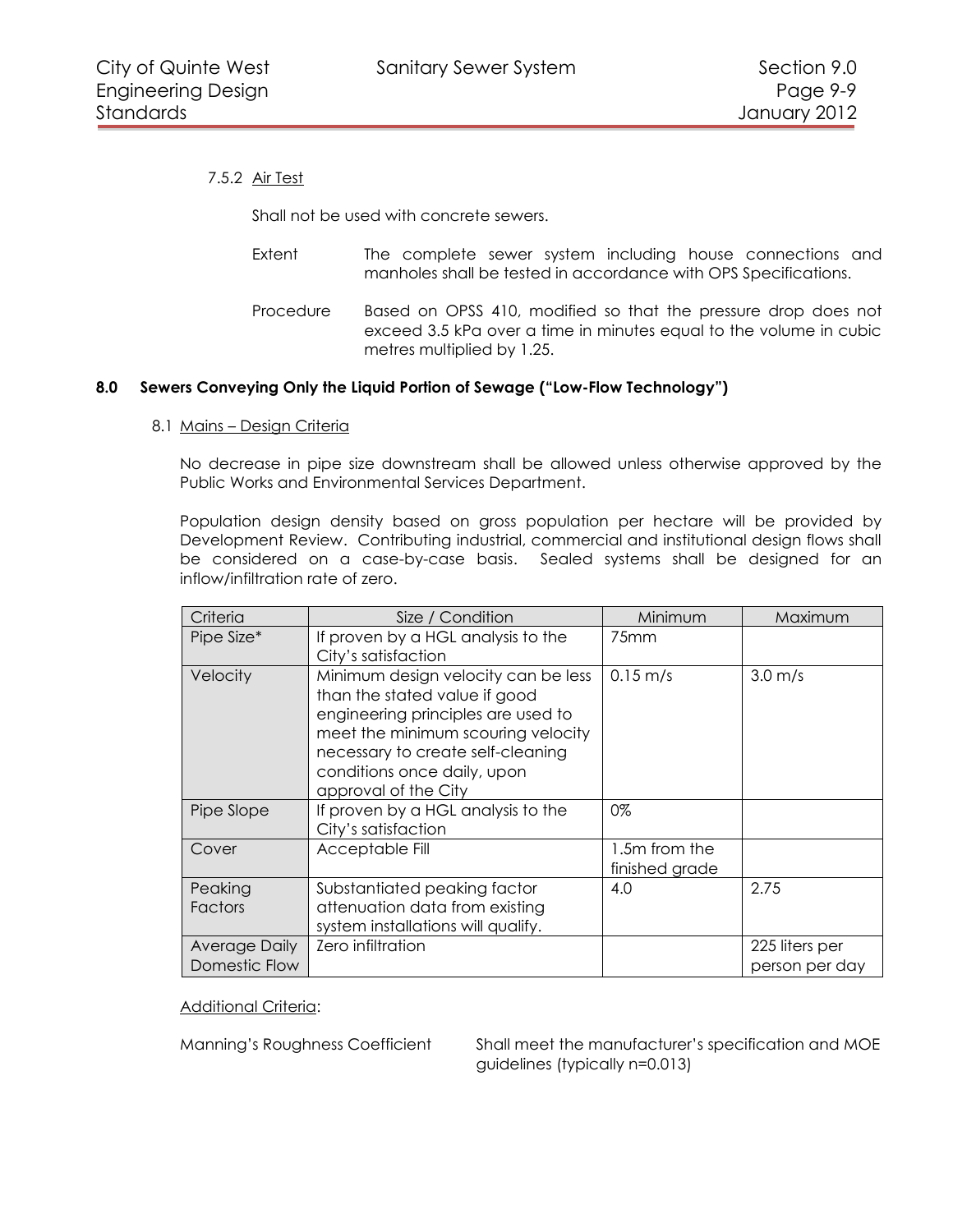\*Pipe Sizing and all main sizes must be approved by the City's Public Works and Environmental Services Department if good engineering principles are used and the designer can demonstrate that local contractors have existing equipment to facilitate the cleaning of such diameter piping.

## <span id="page-9-0"></span>8.2 Materials

| Criteria    | Specification                                                                                                                                                                                                    |
|-------------|------------------------------------------------------------------------------------------------------------------------------------------------------------------------------------------------------------------|
| Pipe        | Polyvinyl Chloride (PVC) pipe, DR 11 (minimum), CSA B137.3 and<br>B137.2                                                                                                                                         |
| Connections | Shop pre-manufactured tee connections shall be used for building<br>sewer connections.                                                                                                                           |
| Cleanouts   | Municipal cleanouts at property line are required on all<br>connections. Specifications as per product manufacturer's<br>requirements and approval by the Public Works and Environmental<br>Services Department. |

#### <span id="page-9-1"></span>8.3 Maintenance Holes / Service Cleanouts

Sealed cleanouts shall be at a distance not greater than 150 metres to permit pressurewashing, if required, unless increased spacing can be flushed by existing servicing equipment.

Where required, cleanouts shall have odor control devices attached which will provide additional air flow through the system.

Cleanouts on roadways shall have an approved load bearing casing installed to protect cleanout access piping.

All cleanouts shall be compatible with the City of Quinte West equipment. Verification of compatibility per City of Quinte West requirements shall be the responsibility of the Developer.

#### <span id="page-9-2"></span>8.4 Service Connections

The crown of the main at the point where the service is connected shall be a minimum of 1.0m below the lowest floor grade of the buildings being serviced except where connection is by a pumped sewage connection with back flow prevention installed to protect the building being connected or where a solids-separation tank is employed.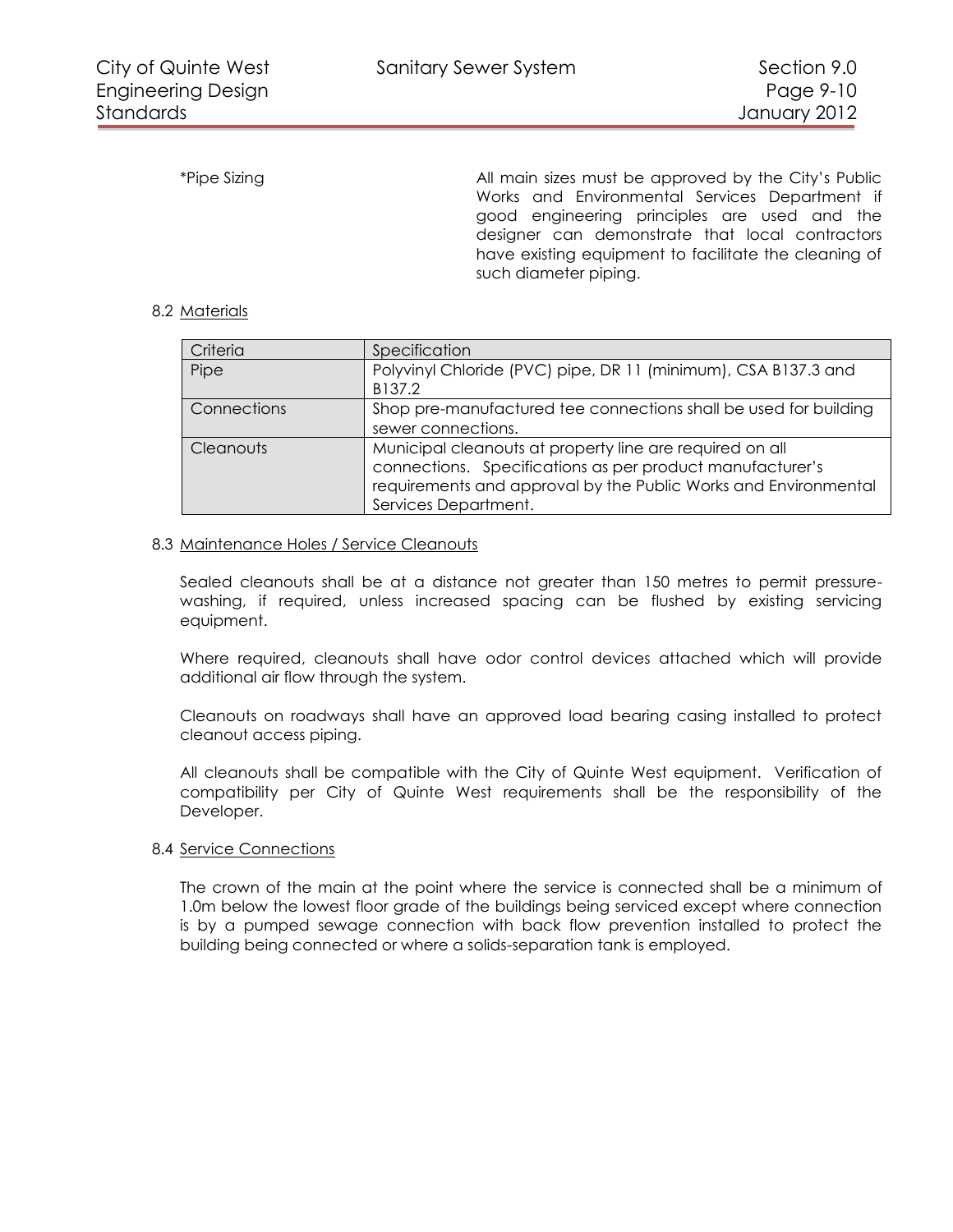# <span id="page-10-0"></span>8.4.1 Specifications

| Criteria         | Specification                                                                                                                                                                                                                                 |
|------------------|-----------------------------------------------------------------------------------------------------------------------------------------------------------------------------------------------------------------------------------------------|
| Connections      | The cleanout is installed off the exit side of the interceptor tank.<br>Each dwelling connected to the effluent sewer must be equipped<br>with a ball valve or check valve which shall be installed between<br>dwelling and interceptor tank. |
|                  | Building sewers from the building line to the main shall be laid at 2%<br>from the building line to the main sewer or interceptor tank.                                                                                                       |
| <b>Materials</b> | 100 mm diameter for building connections to interceptor tanks<br>75mm diameter for gravity discharge from interceptor tanks to<br>sewer mains.<br>50 mm diameter for pressure discharge from interceptor tanks to                             |
|                  | mains.                                                                                                                                                                                                                                        |

## <span id="page-10-2"></span><span id="page-10-1"></span>8.5 Effluent Sewer System Interceptor Tanks

#### 8.5.1 Design Criteria

Interceptor tanks shall be installed as recommended by the manufacturer and as follows:

| Criteria         | Specification                                                                                                                                                                                                                          |
|------------------|----------------------------------------------------------------------------------------------------------------------------------------------------------------------------------------------------------------------------------------|
| Access           | Interceptor tanks shall be equipped with insulated access<br>hatches that extend to the ground surface at both the inlet<br>and outlet locations.                                                                                      |
| Elevations       | The elevation difference between the inlet and outlet should<br>be a minimum of 50mm.                                                                                                                                                  |
| Cover/Insulation | Insulation cover shall be at least 50mm extruded polystyrene<br>Dow Styrofoam HI-40 or equivalent, or as recommended by<br>the geotechnical engineer.                                                                                  |
| Bedding          | All tanks shall be installed on prepared foundation bedding,<br>consisting of a 200mm thick bed of Granular "A" to OPSS 1010,<br>compacted to 95% SPMDD. Native soil backfill shall be<br>approved by the engineer prior to placement. |
| Filter           | For gravity discharge from interceptor tank to sewer main, an<br>effluent filter must be located in the effluent tank.                                                                                                                 |

## <span id="page-10-3"></span>8.5.2 Materials

All interceptor tanks shall meet the requirements of CSA B-66-05: Design, Material and Manufacturing Requirements for Pre-fabricated Septic and Sewage Holding Tanks.